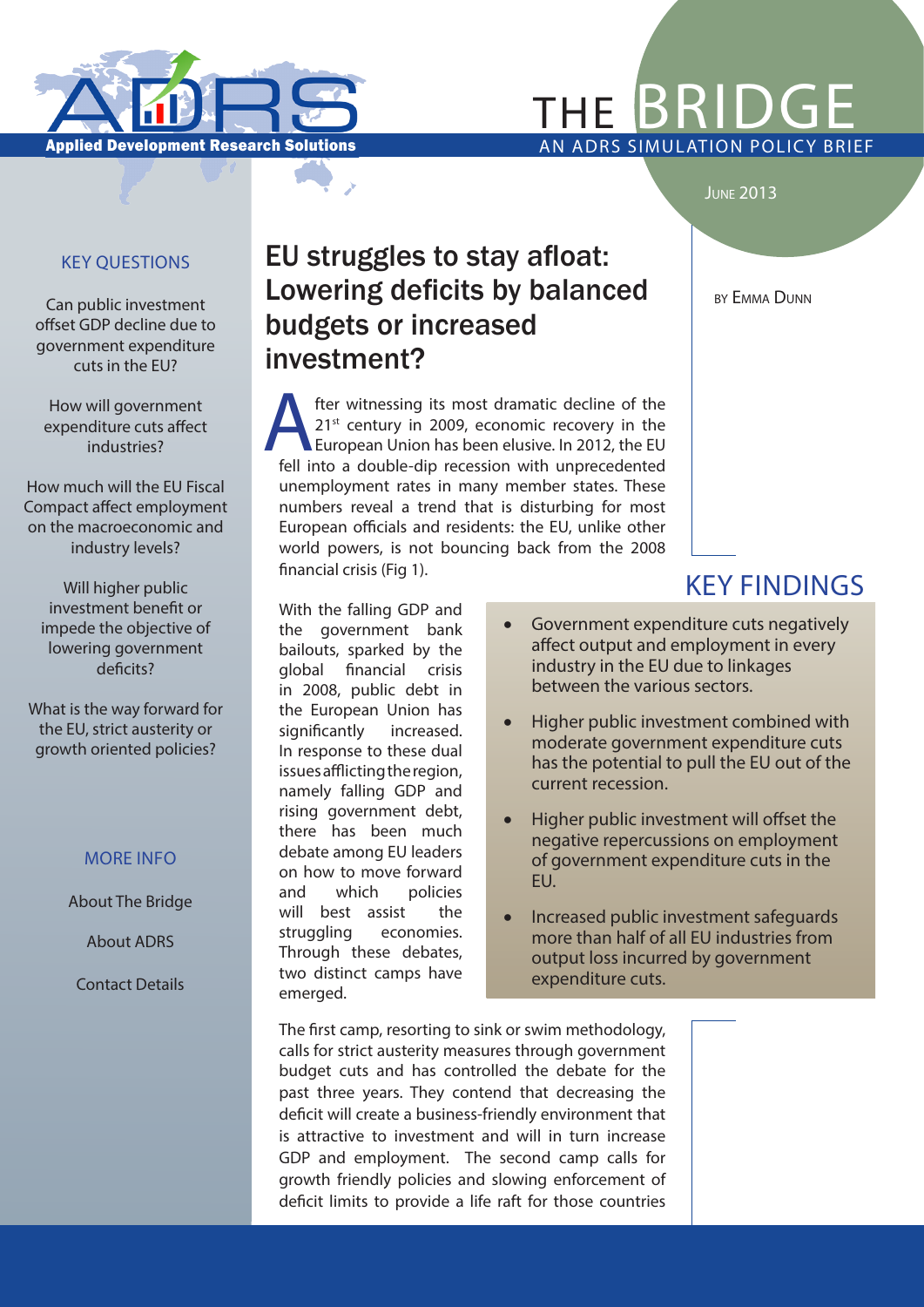### THE BRIDGE MAY 2013 **AN ADRS SIMULATION POLICY BRIEF** CONTINUES AND AN ADRS SIMULATION POLICY BRIEF

struggling to meet targets, arguing that increasing GDP by a wider margin than reducing government spending is the preferred approach to cutting the deficit relative to GDP.

As EU leaders look for the most effective policies, it is critical to assess the effects of the two debated policy options at the macroeconomic and industry level in order to evaluate which proposals better address the EU crisis from the perspective of growth, job creation and deficits as a whole.

#### Policies Scenarios

In this issue of The Bridge, four different policy scenarios specific to the European Union debate concerning austerity vs. growth measures are simulated using the ADRS Online Country Economic Analysis System (OCEANS): Drowning (A1), Sinking (A2), Treading Water (B1), and Floating (B2). The details of these scenarios are described in Table 1.



OCEANS is a web-based economic modeling tool built by ADRS. It uses inputoutput modeling techniques and provides access to 50 country economic models through a user-friendly web interface. OCEANS allows users to design macroeconomic and industry policy scenarios for a country or region and then simulate the policy's impact on the growth, employment and income of the economy and its sectors.

> To learn more about the model used in this analysis, visit www.adrs-oceans.com.

| <b>Table 1: Policy Scenarios</b> |                                                                                                                                                                              |                                                                                                                                                                                                                        |                                                                                                                                                              |                                                                                                                                                                                  |  |  |  |  |  |  |
|----------------------------------|------------------------------------------------------------------------------------------------------------------------------------------------------------------------------|------------------------------------------------------------------------------------------------------------------------------------------------------------------------------------------------------------------------|--------------------------------------------------------------------------------------------------------------------------------------------------------------|----------------------------------------------------------------------------------------------------------------------------------------------------------------------------------|--|--|--|--|--|--|
| Title                            | <b>Scenario A1</b><br>Drowning                                                                                                                                               | <b>Scenario A2</b><br>Sinking                                                                                                                                                                                          | <b>Scenario B1</b><br><b>Treading Water</b>                                                                                                                  | <b>Scenario B2</b><br>Floating                                                                                                                                                   |  |  |  |  |  |  |
| Context                          | The 2013 EU Fiscal<br>Compact requires<br>the national budgets<br>of all participating<br>members to be<br>balanced at a<br>structural deficit limit<br>of $0.5\%$ of GDP.   | According to the<br>2020 Strategy, the<br>EU government<br>needs to spend 30b<br>Euros per year on<br>public infrastructure<br>investment. Members<br>are required to follow<br>the Fiscal Compact<br>deficit targets. |                                                                                                                                                              | According to the<br>2020 Strategy, the EU<br>government needs to<br>spend 30b Euros per year<br>on public infrastructure<br>investment. Deficit targets<br>are set at 3% of GDP. |  |  |  |  |  |  |
| Description                      | The EU achieves a<br>0.5% deficit limit.<br>Revenue/GDP ratios<br>are maintained as<br>2012, translating<br>to estimated<br>government<br>expenditure cuts of<br>7% in 2013. | EU public sector<br>investment increases by<br>the equivalent of 1.3%<br>of total investment of<br>2012 and government<br>expenditure is cut by 7%<br>in 2013.                                                         | The EU achieves a 3%<br>deficit limit. Revenue/<br><b>GDP</b> ratios are<br>maintained as 2012,<br>implying government<br>expenditure cuts of 2%<br>in 2013. | EU public sector<br>investment increases by<br>the equivalent of 1.3%<br>of total investment of<br>2012 and government<br>expenditure is cut by 2%<br>in 2013.                   |  |  |  |  |  |  |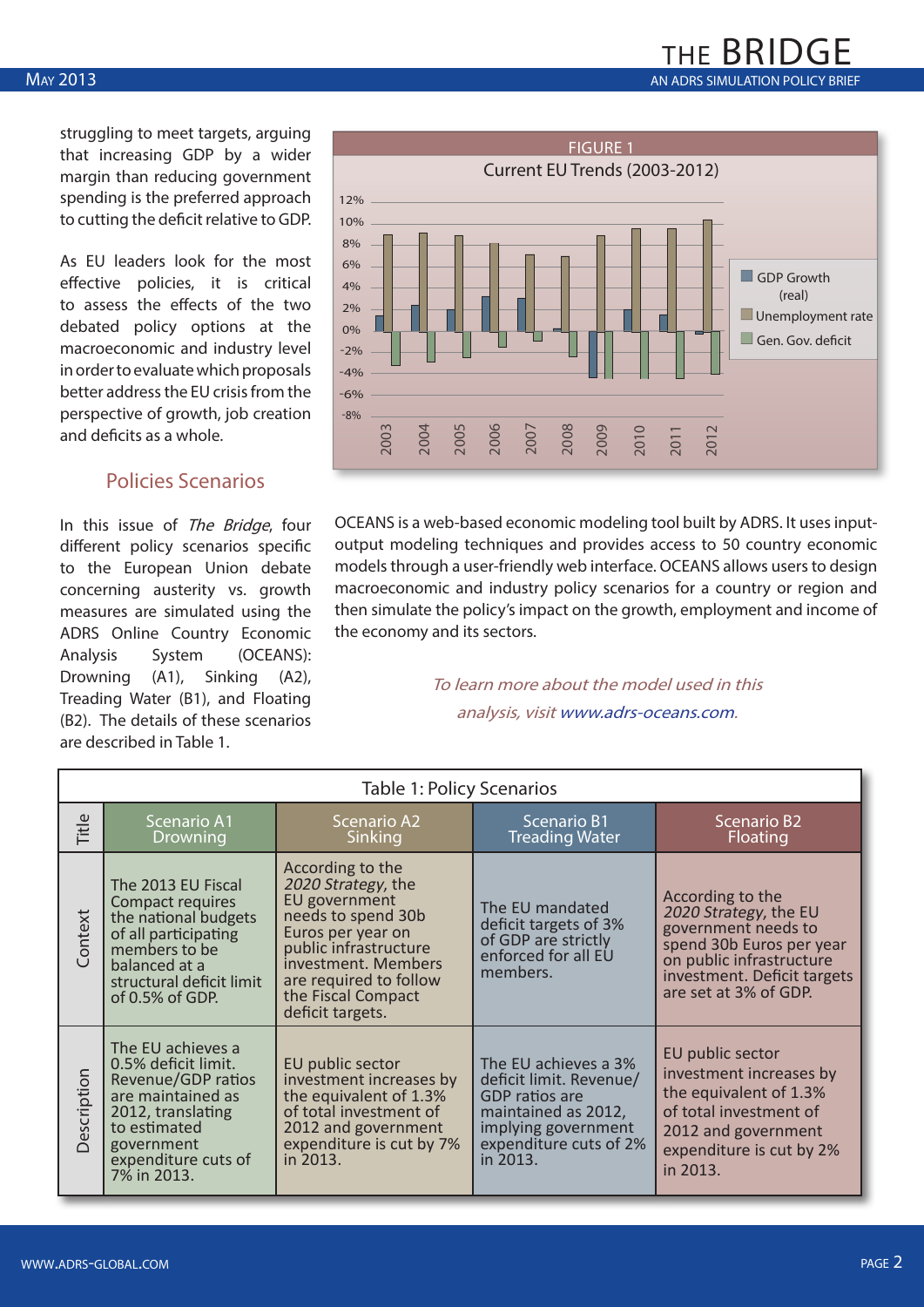#### COMPARATIVE ANALYSES OF SCENARIO RESULTS

This section compares and contracts output and employment of the four policy scenarios.

#### Macroeconomic Analysis

#### **Output**

As shown in Figure 2, balancing the budgets through government expenditure cuts of 7% as in scenario A1 will create a loss in output of 65 billion Euros, translating to a GDP decline of 0.5% in 2013. With higher public investment in scenario A2, losses are reduced to 55 billion and GDP decline slows to 0.4%. In scenario B1, GDP decreases at a rate of 0.1% without greater investment spending, and GDP contraction is halted with added investment of 1.3% in scenario B2.

In the scenarios with increased public investment, A2 and B2, negative GDP growth declines by approximately 0.1% as compared to the counterpart scenarios A1 and B1. In the B scenarios, this 0.1% reduction in negative GDP growth is sufficient enough to pull the EU economy out of recession, while maintaining target deficit levels, which is a key objective of EU leaders.



the BRI

#### Employment

Employment and job loss is another crucial factor in evaluating the viability of policy options. Cutting government expenditure in 2013 by 7%, as in scenario A1, will result in a loss of 1.2 million jobs. 99% of these job losses occur in the service sector as a direct result of the demand shock, also known as the initial effects. Due to inter-linkages, this contraction reverberates throughout the economy and more jobs are lost due to declining production, income and consumption. Table 2 illustrates these different phases of effects.

Alternatively, due to the positive manufacturing growth in scenario A2, the service sector loses 100,000 fewer jobs due to strong linkages with the manufacturing sector, resulting in a reduced net loss of 1.1 million jobs. The higher investment



GDP growth increases by 0.1% in the scenarios with incresed public investment compared to the counterpart scenarios lacking added investment.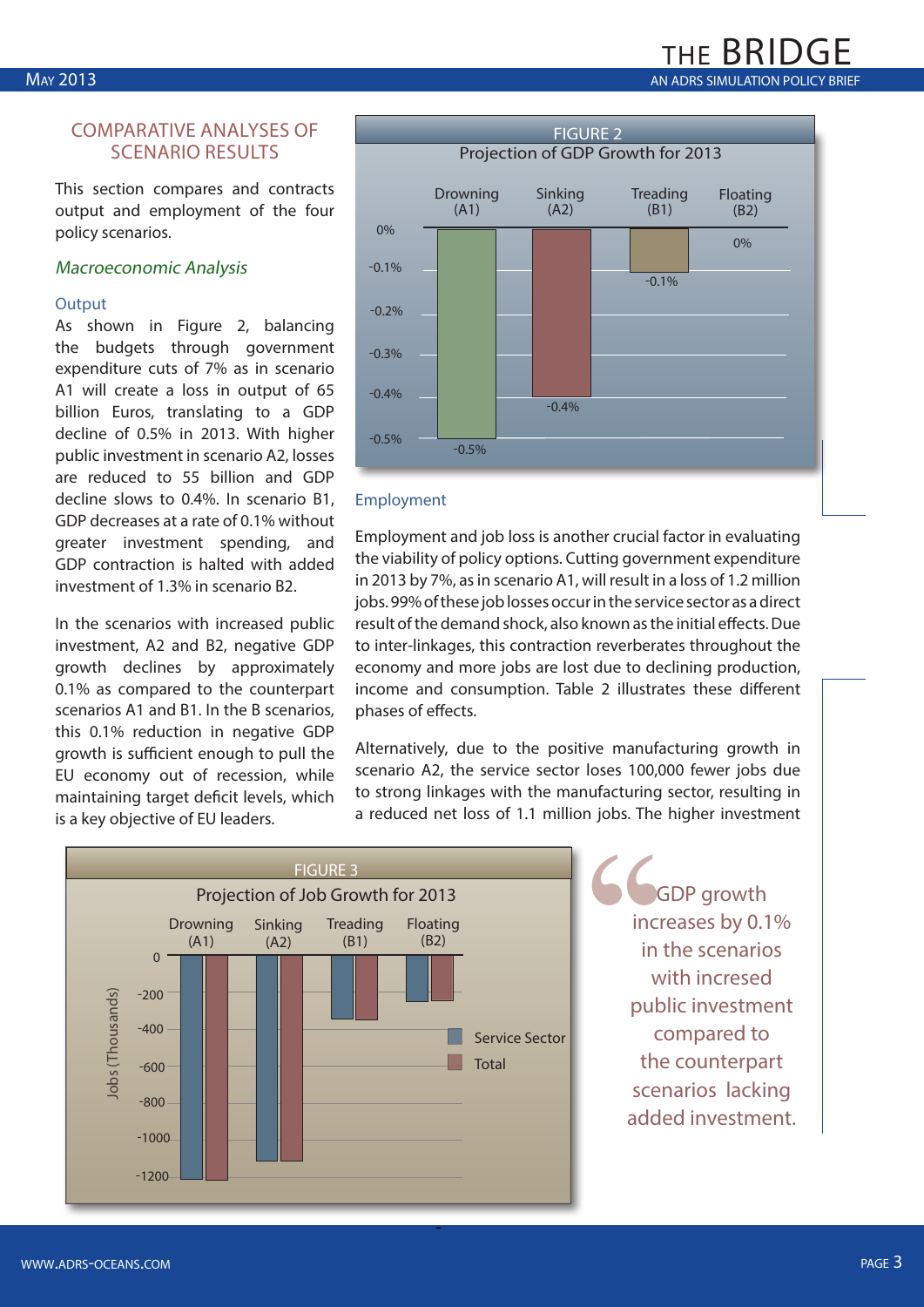$\frac{1}{100}$  May 2013 May 2013

| Table 2: Employment Projection by Multiplier Effects |                                                     |                |            |                 |             |          |          |  |  |  |  |
|------------------------------------------------------|-----------------------------------------------------|----------------|------------|-----------------|-------------|----------|----------|--|--|--|--|
|                                                      | Multiplier Effects <sup>1</sup> (Jobs in Thousands) |                |            |                 |             |          |          |  |  |  |  |
| Scenario                                             | <b>Initial</b>                                      | 1st<br>Round   | Industrial | Produc-<br>tion | Consumption | Simple   | Total    |  |  |  |  |
| Drowning<br>(A1)                                     | $-1.029$                                            | $-47$          | $-11$      | $-59$           | $-119$      | $-1.088$ | $-1,207$ |  |  |  |  |
| Sinking<br>(A2)                                      | $-963$                                              | $-32$          | $-3$       | $-35$           | $-104$      | $-998$   | $-1.102$ |  |  |  |  |
| Treading Water<br>(B1)                               | $-294$                                              | $-14$          | $-3$       | $-17$           | $-34$       | $-311$   | $-345$   |  |  |  |  |
| Floating<br>(B2)                                     | $-228$                                              | $\overline{2}$ | 6          | 7               | $-19$       | $-221$   | $-240$   |  |  |  |  |

1 For definitions of the different multipliers, visit www.adrs-oceans.com/5

spending of scenario A2 also cushions the manufacturing sector from any job losses and incurs new job growth.

primarily in the service sector.

#### Industrial Analysis

#### **Output**

In scenario B1, 345,000 jobs are lost due to the decreased government expenditure of 2% in the same pattern as scenario A1. In scenario B2, a net of 240,000 jobs will be lost. The 100,000 jobs saved from scenario B1 to scenario B2 is due to the positive demand shock in manufacturing and its job creation effects on the service sector due to increased production. As Figure 3 illustrates, higher public investment spending of 1.3% generates more than 100,000 jobs in the region,

The effect of these demand shocks on individual industries plays a critical role in assessing the most effective path to recovery. The industries hardest hit by all four scenarios are the public administration and defense industry, health/social work industry and education industry due to the government expenditure cuts; yet the degree to which these sectors are affected and the number of other industries influenced vary greatly. The industries

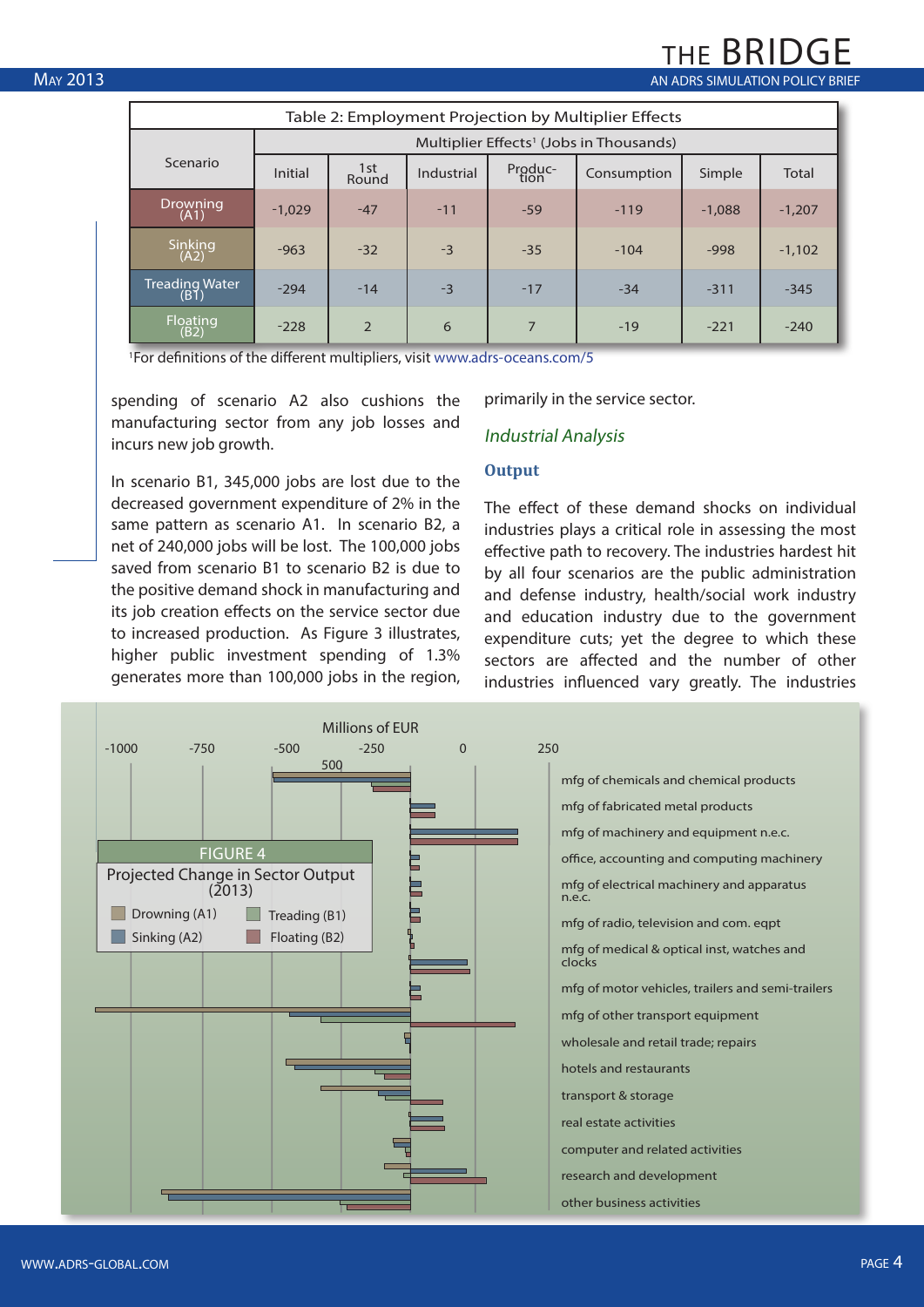### THE BRIDGE MAY 2013 **AN ADRS SIMULATION POLICY BRIEF**



most noticeably affected are illustrated in Figure 4.

In scenario A1, all 37 industries experience a contraction in output; however, when higher public investment is added in scenario A2, only 17 sectors see a decline in output, meaning public investment enables 20 industries (54%) to absorb the negative shocks of decreased government expenditure. Similarly, in scenario B1, government expenditure cuts of 2% negatively affect the output of all 37 individual industries, while adding public investment of 1.3% reduces this number to 11 industries that experience contracting output in scenario B2.

In the scenarios lacking increased public investment, most of the initial effects of the spending cuts occur in the public administration, health and education industries. As the effects of the initial contractions begin to reverberate through the economy, all other industries with linkages to these sectors, most notably wholesale trade, manufacturing of chemicals, and community/social services, experience declines in output due to reduced

mfg of chemicals and chemical products mfg of fabricated metal products mfg of machinery and equipment n.e.c. mfg of electrical machinery and apparatus n.e.c. mfg of motor vehicles, trailers and semi-trailers furniture and other mfg wholesale and retail trade; repairs hotels and restaurants transport & storage real estate activities computer and related activities research and development

Increased public investment enables between 54% and 70% of industries in the EU to absorb negative demand shocks and maintain output growth.

production and consumption demand. Whereas in scenarios A2 and B2 with increased public infrastructure investment, only those industries with the strongest linkages to the aforementioned sectors contract in output, while 55 -70% see growth, most dramatically the construction industry. This mitigating effect is mirrored with regard to employment.

other business activities

#### Employment

As opposed to job losses occurring in all 37 sectors, as in scenarios A1 and B1, twenty sectors in scenario A2 and 26 sectors in scenario B2 experience a cushioning effect similar to that seen in the sector output results due to higher public investment spending. The industries most noticeably affected by the demand shocks in the four scenarios are captured in Figure 5.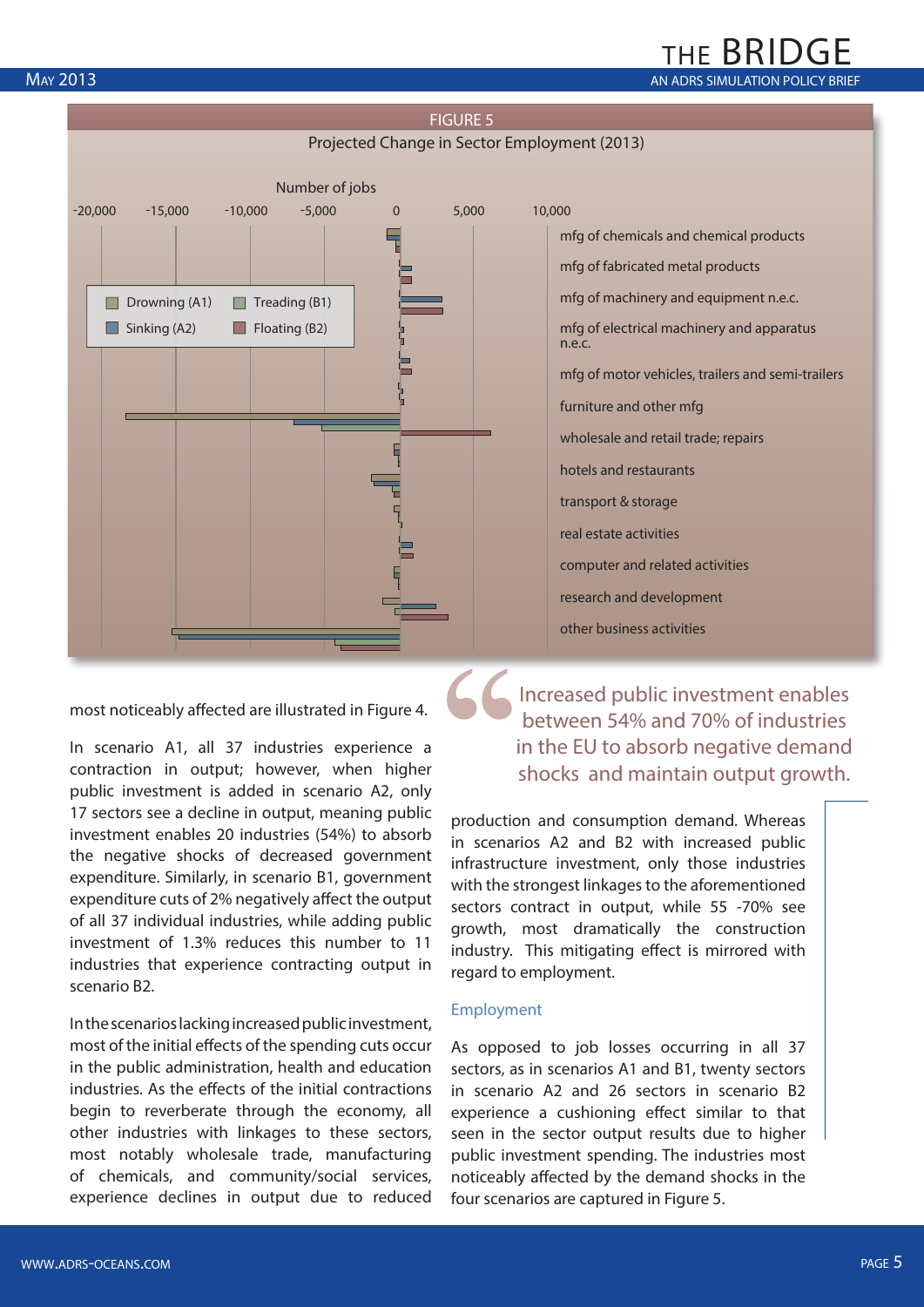#### Implications

With the current decline of GDP in the EU and the persistence of high deficit to GDP ratios, it is clear that EU leaders need to make crucial policy decisions. Analysis of the results from OCEANS highlights four links between the scenarios and the potential performance of the EU economy.

make citeral policy decisions. Amaysis of the<br>results from OCEANS highlights four links<br>between the scenarios and the potential<br>erformance of the EU economy.<br>effective contract of 3% of GDP<br>amplemented in tandem with incre 1. Focus on moderate government expenditure cuts of 3% of GDP implemented in tandem with increased public investment has the potential to cease negative GDP growth and pull the EU economy out of the current double-dip recession.

recession<br>
2.1<br>
Call<br>
in<br>
pro<br>
Eu 2. Public investment spending has the capability to effectively mitigate job losses in the EU economy from contractions, protecting hundreds of thousands of European citizens' livelihoods.

3.<br>
CO<br>
ex<br>
nu<br>
th<br>
ou 3. Higher public investment implemented concurrently with government expenditure cuts safeguards a greater number of individual industries from the negative reverberations of expected output and employment contractions due to the current public expenditure cuts.

 $4.4$  of st cu 4. The industry protection effects of increased public investment are stronger when government expenditure cuts are moderate.

THE BRIDGE

5. Since government deficits are calculated against GDP, the positive effect on GDP growth of increasing public investment assists in reaching lower deficit to GDP ratio targets.

These results point to the need for increased public investment during periods of austerity in order to mitigate the inevitable negative effects of decreased government expenditure on output and employment both on the macroeconomic and industry level. The results also demonstrate that higher public investment can only protect the economy from recession when the austerity is moderate. These findings illustrate the projected outcomes of both sides of the EU policy debate. The results offer insights into the harmful implications of the previously commanding austerity camp and add weight to the pro-growth argument.

Emma Dunn is the Research, Policy and Communications intern at ADRS. Email: edunn@adrs-global.com

# ABOUT



South Africa: (+27) (0)11-083-6474 United States: (+1) 916-987-5660 Fax: (+1) 916-989-3181 Email: thebridge@adrs-global.com Website: www.adrs-global.com

#### APPLIED DEVELOPMENT RESEARCH SOLUTIONS is an independent economic consultancy

organization with extensive experience in economic model building, capacity building, policy research, and advisory services in Africa. Our innovative webbased interface gives users the power to design policies and test their impact prior to embarking on implementation.

THE BRIDGE is an ADRS policy brief designed to present the main findings of policy simulations on key development challenges. With each issue we present the quantification of policy options in order to support evidence-based policy decision-making and to contribute to current economic policy analysis and debate.

# STAFF

Editor Cynthia Alvillar c.alvillar@adrs-global.com

Research Director Asghar Adelzadeh asghar@adrs-global.com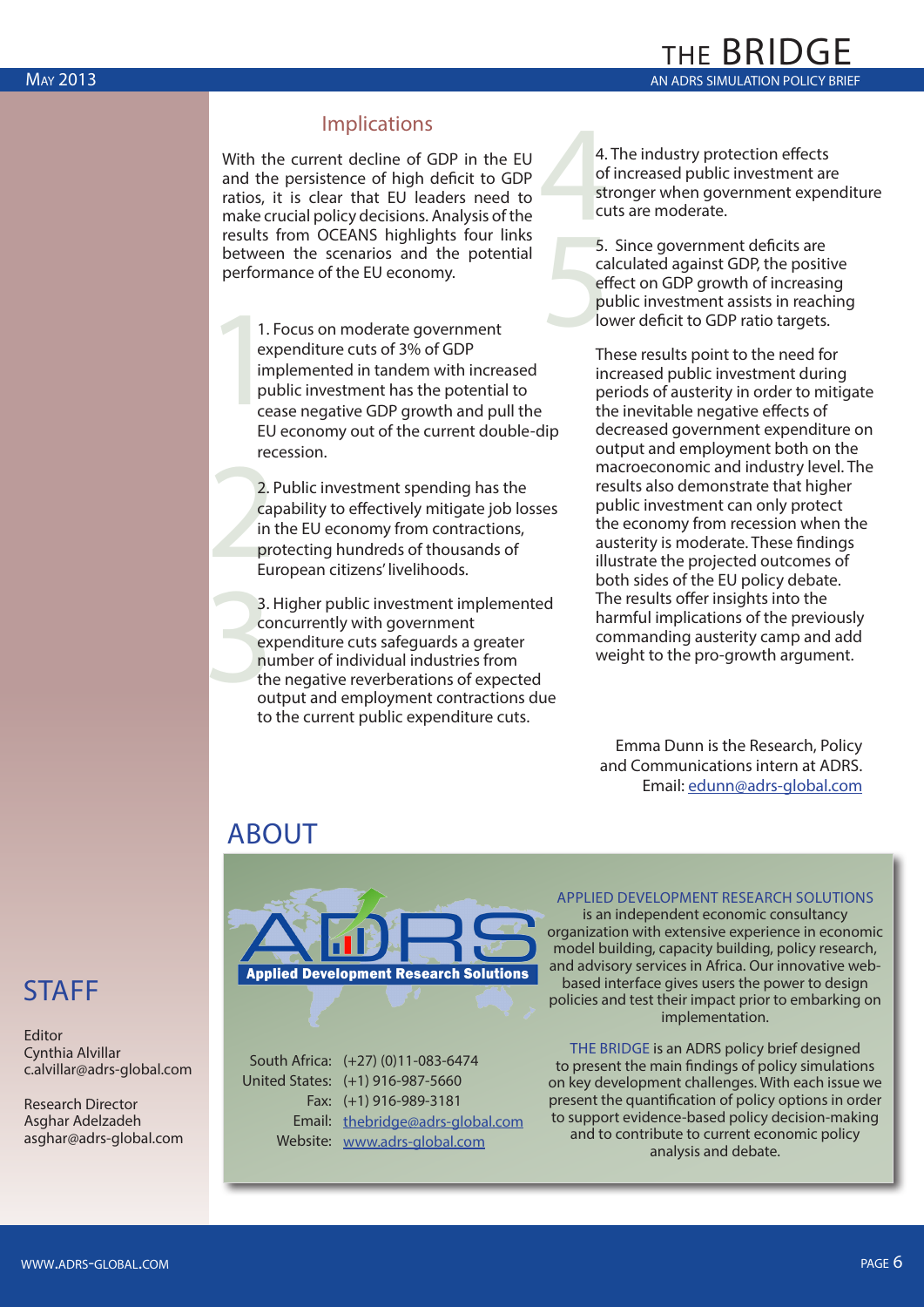# ADRS MODELS OF THE SOUTH AFRICAN ECONOMY

Bridging Research and Development

pplied Development Research Solutions (ADRS)<br>has developed six economic models of South Africa<br>that interested individuals and institutions can use for<br>projections policy design and impact analyses. The models include has developed six economic models of South Africa that interested individuals and institutions can use for projections, policy design and impact analyses. The models include a highly disaggregated macroeconometric model, two tax and transfer microsimulation models of households, a linked macromicro model, and two linked national-provincial models of South Africa. Following is a brief description of each model:

#### Macroeconometric Model of South Africa (MEMSA)™

This model captures the complex inter-linkages that exist between and within industrial sectors of the economy, macro-economic

variables, policy variables, and income and expenditure of government, labour, and business. MEMSA is a bottom up disaggregated model with 7 estimated variables for 41 sectors of the economy. It is most suitable for forecasting and simulating the impact of domestic and international shocks, macroeconomic and industrial policy changes, major public expenditure projects, as well as policies that affect private businesses, government and household income and expenditure. MEMSA is hosted at the ADRS website and is accessible through its user-friendly platform.

#### South African Tax and Transfer Simulation Model (SATTSIM)™

ADRS has built this microsimulation model of South Africa for the projection

ADRS MODELS

- MEMSA™: Macroeconometric Model of South Africa
- SATTSIM™: South African Tax and Transfer Simulation Model
- SATTSIM-Plus™: Augmented South African Tax and Transfer Simulation Model
- DIMMSIM-SA™: Dynamically Integrated Macro and Micro Simulation Models of South Africa
- LNP-Macro™: Linked National-Provincial Macroeconometric Model of South Africa
- LNP-MM™: Linked National-Provincial Macro-Micro Model of South Africa

of costs and benefits of current and future tax and transfer policies. Users of the model can design simple or complex tax and transfer policies for the next 15 years and assess their budgetary, poverty and income distribution effects. Model results are presented in aggregate and disaggregated forms, i.e., by gender, family type, quintile, province, and locality. In addition to a direct and an indirect tax modules, the model includes modules for current social security programmes (i.e., old age grant, child support, disability grant, and care dependency grant), and five additional grant programmes (i.e., care giver support, the basic income grant, youth grant, unemployment grant and adult grant) that are not currently part of the social security system in South Africa but can be used to develop 'what if' scenarios. SATTSIM is hosted at the ADRS website and is accessible through its user-friendly platform.

# MEMSA